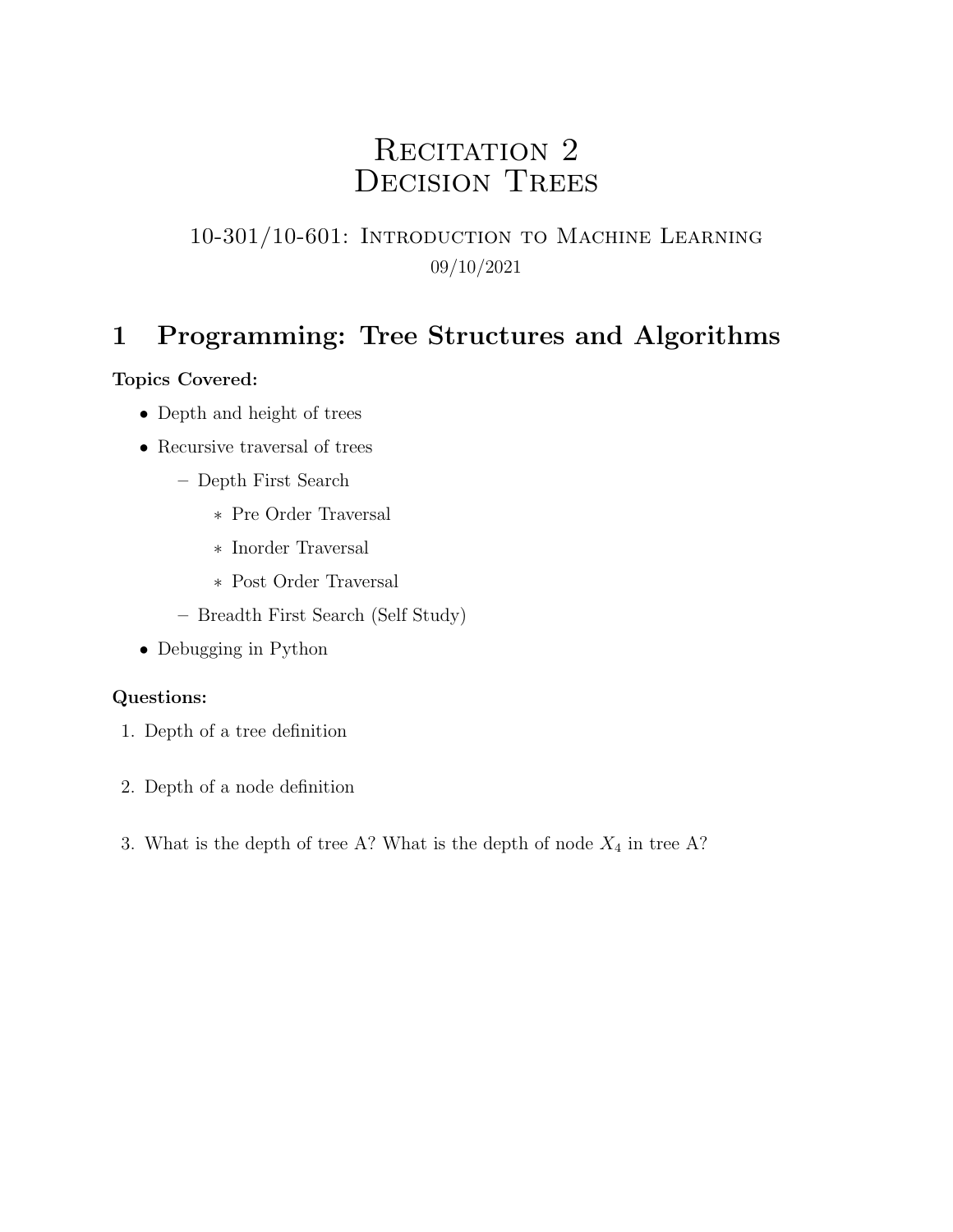

4. What is the depth of tree B?



5. What is the depth of tree C? What are the depths of nodes  $X_1$  and  $X_5$  in tree A?



6. In class coding and explanation of Depth First Traversal in Python. Link to the code: [https://colab.research.google.com/drive/11OjtswvTVxY1Jxvko7](https://colab.research.google.com/drive/11OjtswvTVxY1Jxvko75X6_U_-Dfsh4ZQ?usp=sharing)5X6\_ [U\\_-Dfsh4ZQ?usp=sharing](https://colab.research.google.com/drive/11OjtswvTVxY1Jxvko75X6_U_-Dfsh4ZQ?usp=sharing)

Pre-order, Inorder and Post-order Tree Traversal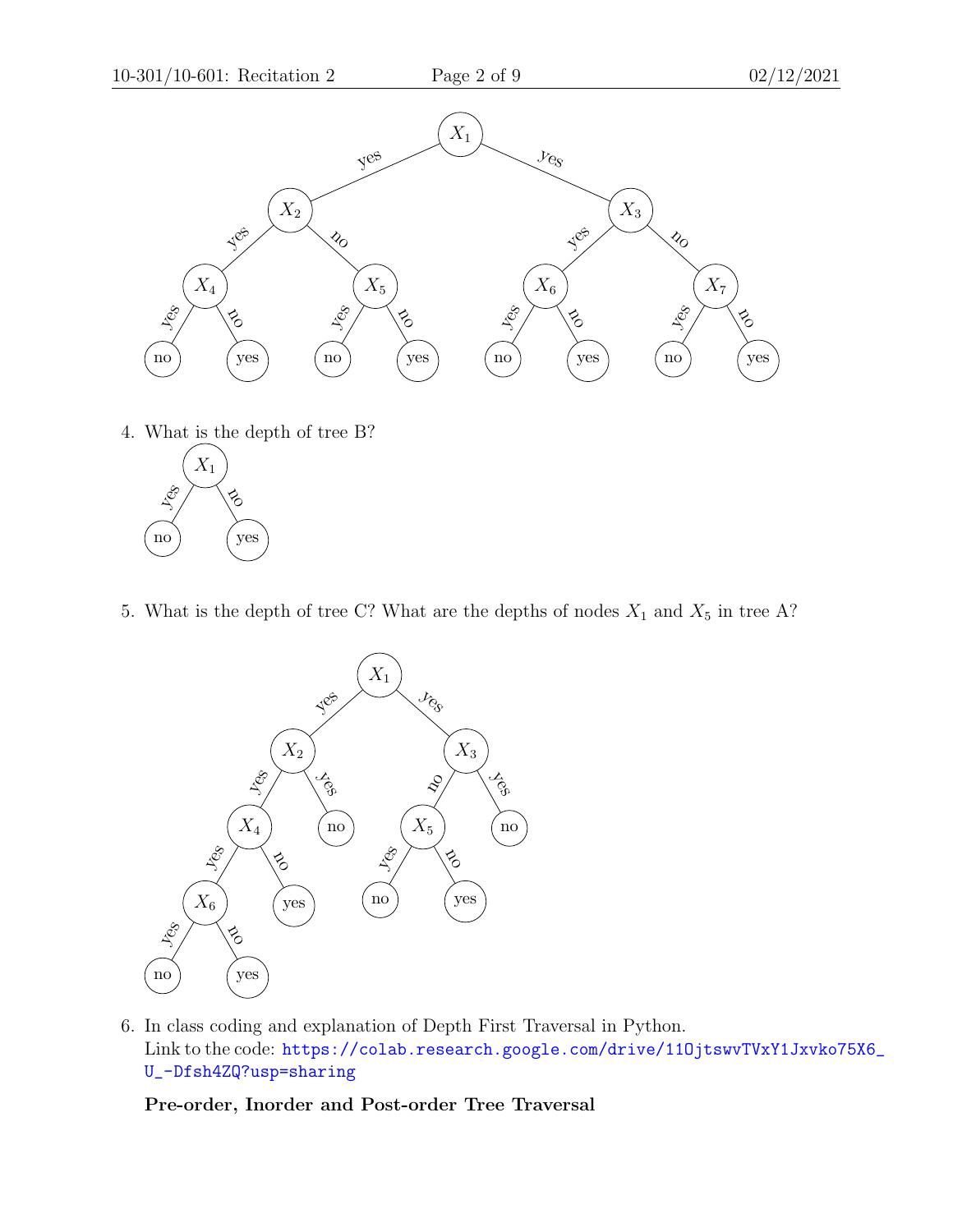```
# This class represents an individual node
class Node:
   def __init__(self,key):
       self.left = None
       self.right = None
       self.val = keydef traversal1(root):
   if root is not None:
       # First recurse on left child
       traversal1(root.left)
       # then recurse on right child
       traversal1(root.right)
       # now print the data of node
       print(root.val, "\t",end="")
def traversal2(root):
   if root is not None:
       # First print the data of node
       print(root.val, "\t",end="")
       # Then recurse on left child
       traversal2(root.left)
       # Finally recurse on right child
       traversal2(root.right)
def traversal3(root):
   if root is not None:
       # First recur on left child
       traversal3(root.left)
       # then print the data of node
       print(root.val, "\t",end="")
       # now recur on right child
       traversal3(root.right)
def build_a_tree():
   root = Node(1)root.left = Node(2)root.right = Node(3)root.left.left = Node(4)root.left.right = Node(5)return root
if __name__ == '__main__':
   root = build_a_ttree()
```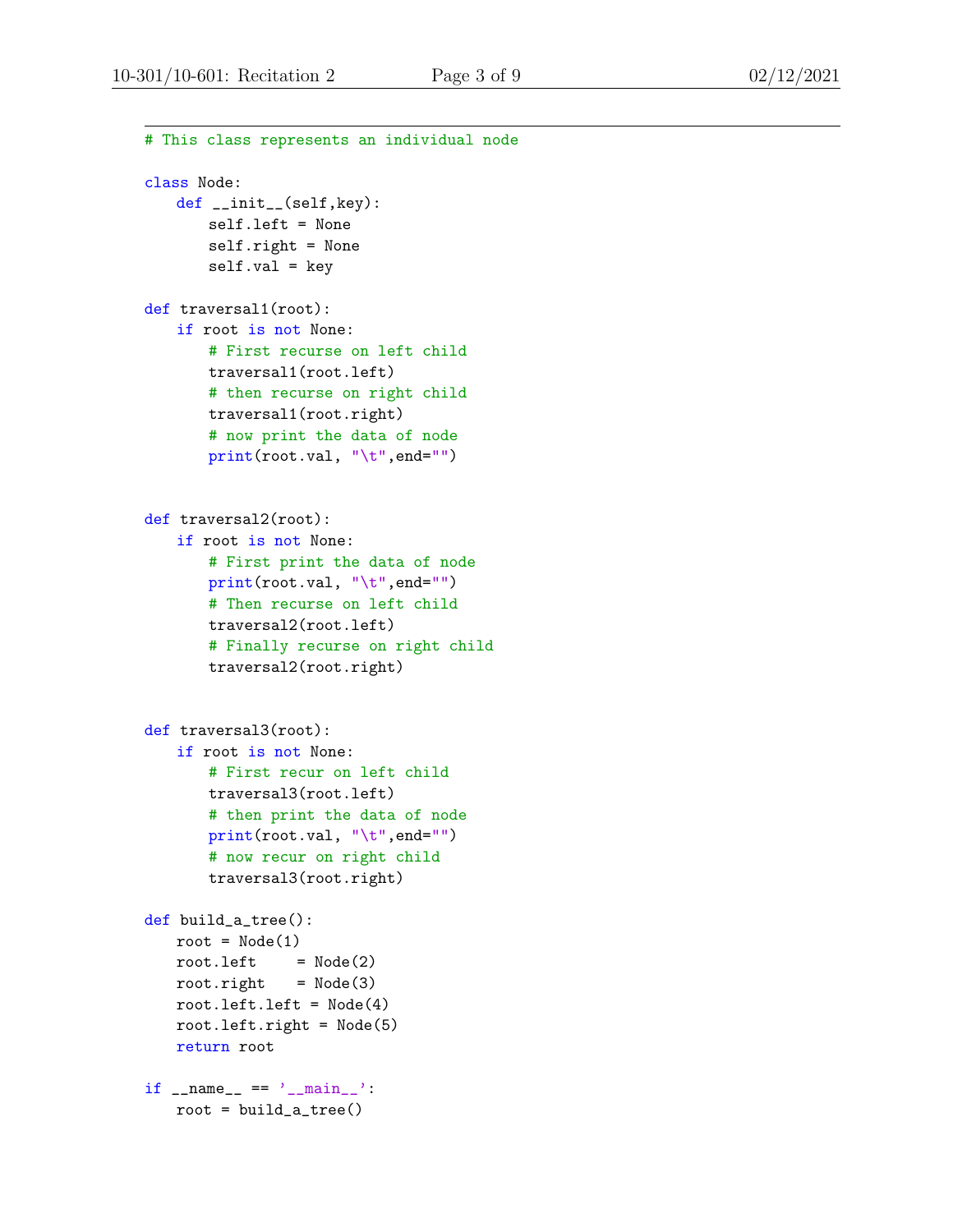```
print ("traversal1 of binary tree is: ")
traversal1(root)
print("n")print ("traversal2 of binary tree is: ")
traversal2(root)
print("\n")
print ("traversal3 of binary tree is: ")
traversal3(root)
```


#### Code Output

Traversal1 of binary tree is:

Traversal2 of binary tree is

#### Traversal3 of binary tree is

Now, identify which traversal function is Pre-Order, In-Order, Post-Order DFS respectively :

- traversal $1()$  is
- traversal $2()$  is
- traversal $3()$  is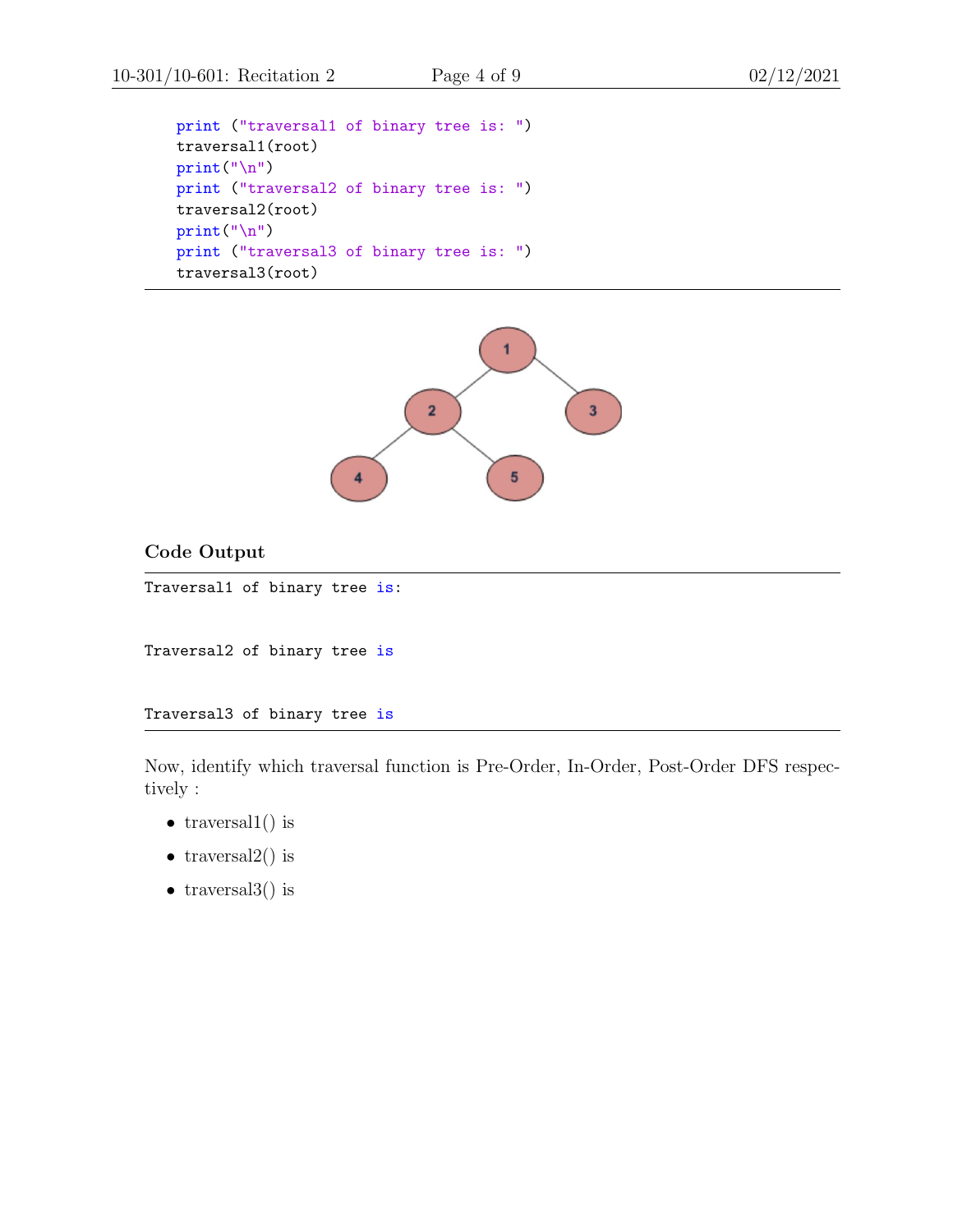## 2 ML Concepts: Mutual Information

## Information Theory Definitions:

• 
$$
H(Y) = -\sum_{y \in values(Y)} P(Y = y) \log_2 P(Y = y)
$$

- $H(Y | X = x) = -\sum_{y \in values(Y)} P(Y = y | X = x) \log_2 P(Y = y | X = x)$
- $H(Y | X) = \sum_{x \in values(X)} P(X = x)H(Y | X = x)$
- $I(X; Y) = H(Y) H(Y | X)$

#### Exercises

- 1. Calculate the entropy of tossing a fair coin.
- 2. Calculate the entropy of tossing a coin that lands only on tails. *Note:*  $0 \cdot \log_2(0) = 0$ .
- 3. Calculate the entropy of a fair dice roll.
- 4. When is the mutual information  $I(X;Y) = 0$ ?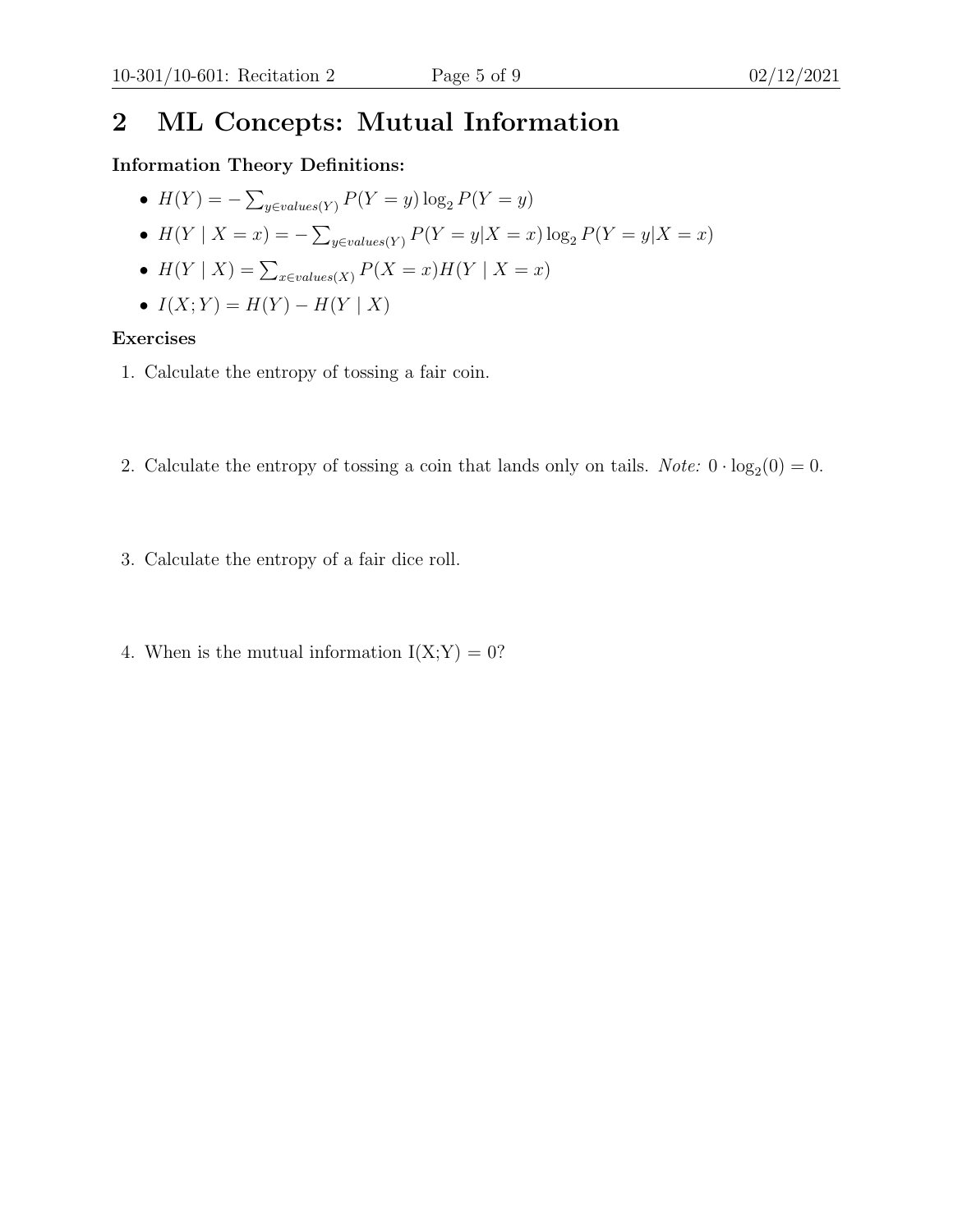| Outlook $(X_1)$ | Temperature $(X_2)$ | Humidity $(X_3)$ | Play Tennis? $(Y$ |
|-----------------|---------------------|------------------|-------------------|
| sunny           | hot                 | high             | $\mathbf{n}$      |
| overcast        | hot                 | high             | yes               |
| rain            | mild                | high             | yes               |
| rain            | cool                | normal           | yes               |
| sunny           | mild                | high             | $\mathbf{n}$      |
| sunny           | mild                | normal           | yes               |
| rain            | mild                | normal           | yes               |
| overcast        | hot                 | normal           | yes               |

## Used in Decision Trees:

- 1. Using the dataset above, calculate the mutual information for each feature  $(X_1, X_2, X_3)$ to determine the root node for a Decision Tree trained on the above data.
	- What is  $I(Y; X_1)$ ?
	- What is  $I(Y; X_2)$ ? 0.061
	- What is  $I(Y; X_3)$ ? 0.311
	- What feature should be split on at the root node?
- 2. Calculate what the next split should be.
- 3. Draw the resulting tree.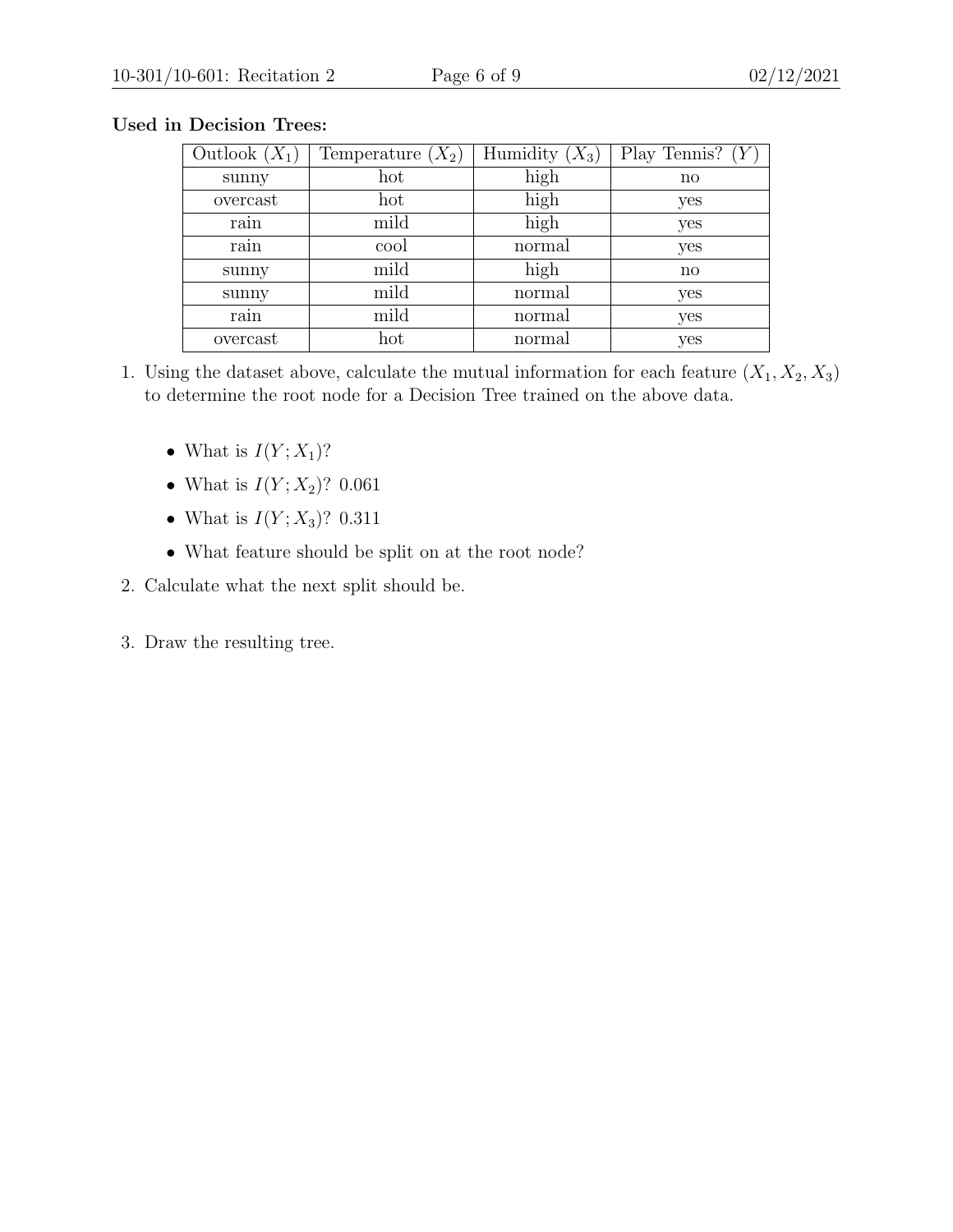## 3 ML Concepts: Construction of Decision Trees

In this section, we will go over how to construct our decision tree learner on a high level. The following questions will help guide the discussion:

- 1. What exactly are the tasks we are tackling? What are the inputs and outputs?
- 2. What are the inputs and outputs at training time? At testing time?
- 3. At each node of the tree, what do we need to store?
- 4. What do we need to do at training time?
- 5. What happens if max depth is 0?
- 6. What happens if max depth is greater than the number of attributes?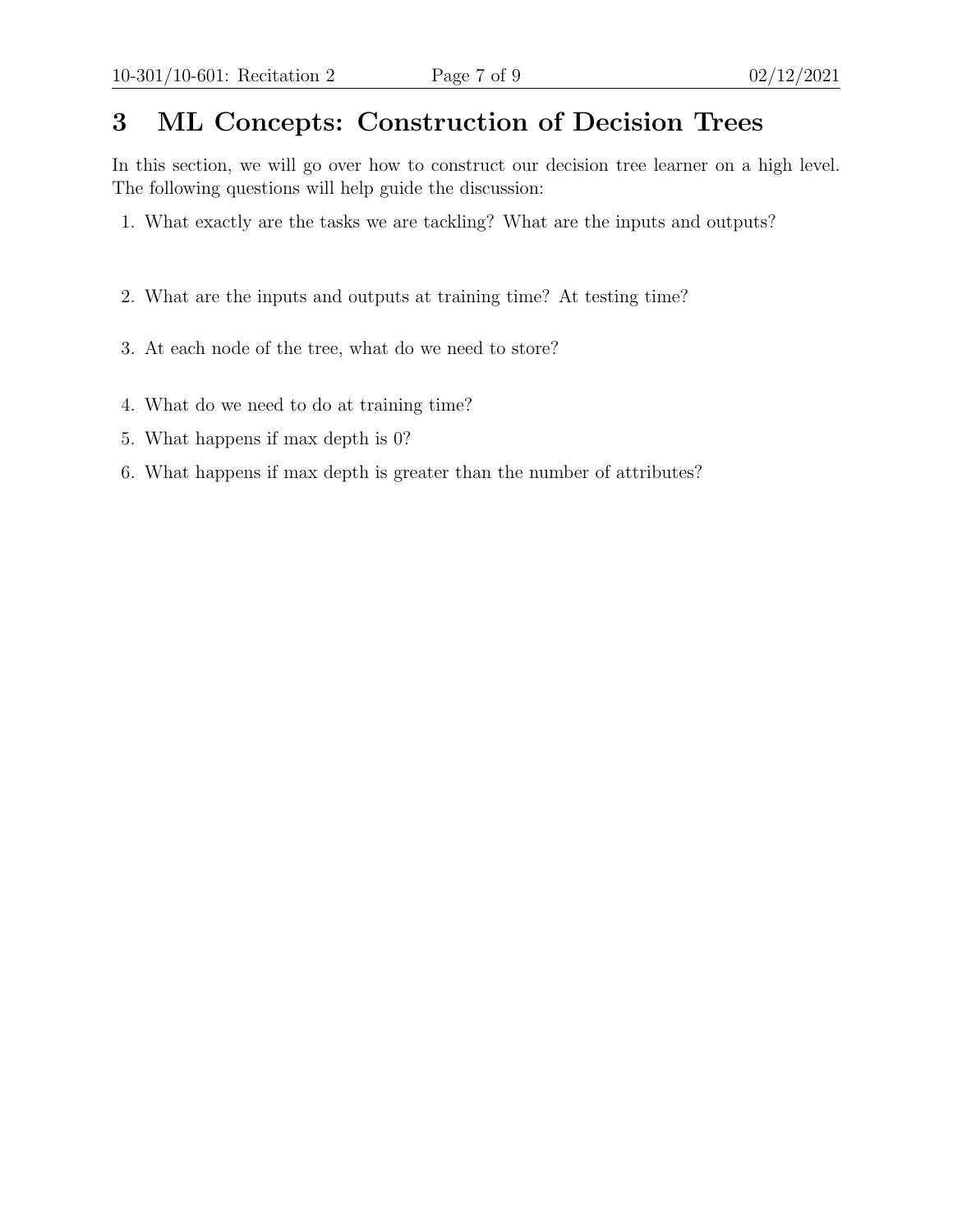# 4 Programming: Debugging w/ Trees

## pdb and common commands

- import pdb then pdb.set\_trace()
- $\bullet$  n (next)
- ENTER (repeat previous)
- $\bullet$  q (quit)
- p variable (print value)
- c (continue)
- b (breakpoint)
- l (list where you are)
- s (step into subroutine)
- r (continue until the end of the subroutine)
- ! python command

## Real Practice

• In this (extremely contrived) example, we will reversing a 2d list in python.

## Buggy Code

• add pdb.set\_trace() before the line that is causing the error

```
#reverse the rows of a 2D array
def reverse(original):
   rows = len(original)cols = len(original[0])new = [0]*cols]*rowsfor i in range(rows):
       for j in range(cols):
          oppositeRow = rows-i
          new[oppositeRow][j]=original[i][j]
   return new
a = [[1,2],[3,4],
   [5,6]]
```

```
print(reverse(a))
```